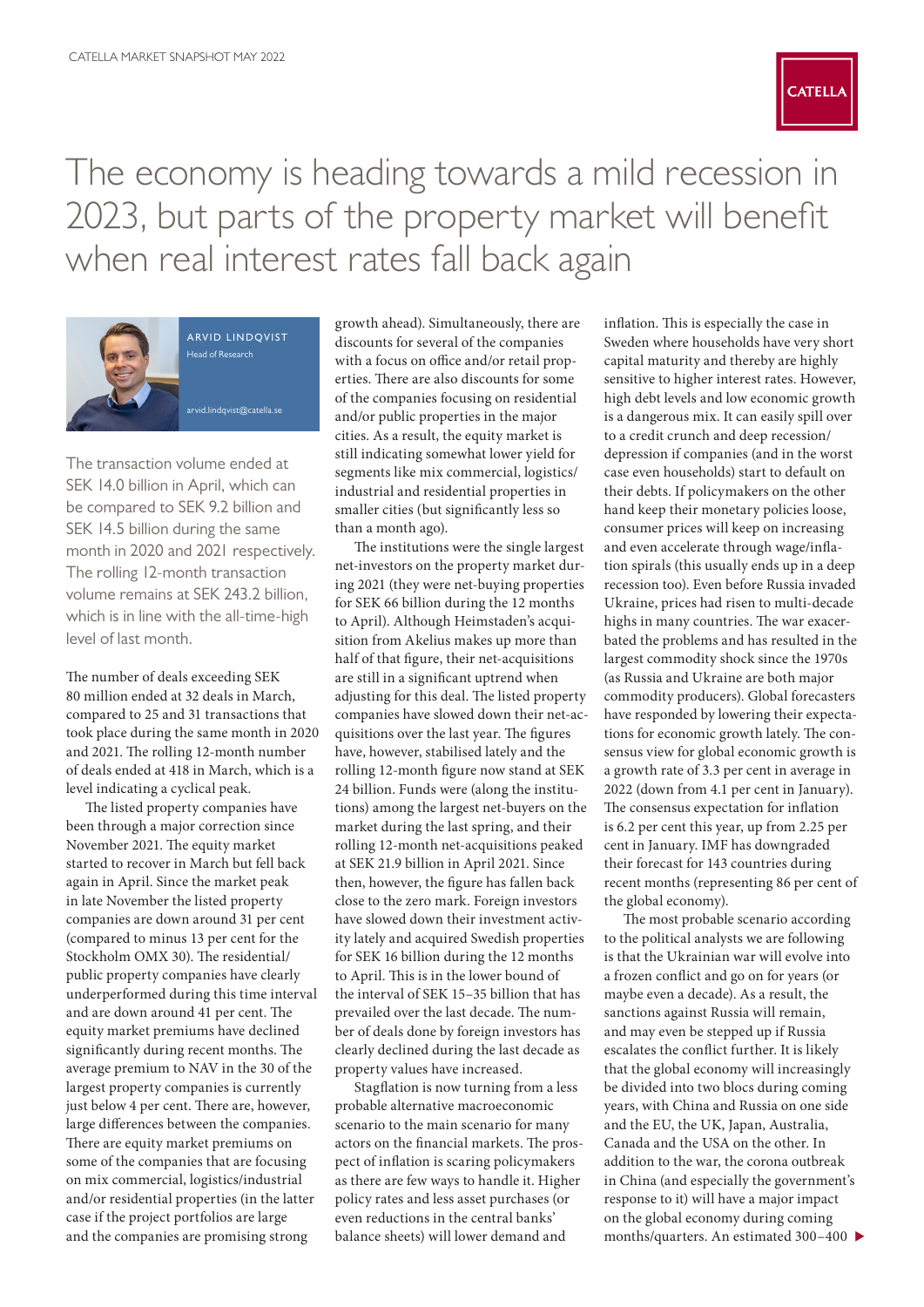million Chinese are subject to lockdown measures (estimations vary, these figures are based on ECR Research). Xi Jinping wants to avoid too much unrest in China ahead of his appointment to an unprecedented third term by the end of this year. The consensus among analysts is therefore that Beijing will stick to its zero-Covid policy at least until the autumn. The Chinese authorities are responding to the economic slowdown by new large scale infrastructure projects (financed by even more debt). However, the result of all this is even lower global economic growth and more bottlenecks in the global supply chains (more stagflation).

Catella's GDP Macro Index (which is a mix of six leading indicators for the Swedish GDP growth) is indicating a significant economic slowdown ahead. According to the index, Swedish GDP growth will slow down to a rate of around 2.0–2.5 per cent year-on-year during the third quarter 2022. Looking further ahead, the index is indicating a recession in 2023 (the index is though less reliable this far out in the future). In Sweden, CPI inflation increased to 6.0 per cent in March, driven by soaring electricity, food and fuel costs. Catella's CPI Macro Index (a leading index for inflation including a mix of macro indicators/commodities) is indicating that we have now reached a short-term peak in inflation and that inflation will temporarily fall back towards 2–3 per cent during mid-2022 (mainly due to falling year-on-year commodity price increases). After that, the index is indicating higher inflation again (as with the GDP index, however, the index is less reliable this far out in the future). It is also important to notice that the model does not include indicators that mirrors the supply chain bottlenecks. It is a high risk that the bottlenecks will worsen again during coming months due to the Ukraine war and corona related lockdowns in China. The result may be that the CPI inflation rate keeps on over-shooting the levels indicated by the model for another few quarters.

The monetary support was massive in 2020–2021. Six of the major central banks (the Fed, ECB, BoJ, BoE, PBoC and the Riksbank) increased their combined balance sheet by USD 9.6 trillion during the 12 months following February 2020, almost in line with the increase of their

combined balance sheet during the entire decade up to February 2020. This policy forced investors out on the risk scale and inflated assets prices like equities and property (there is a strong correlation between the aggregated central bank balance sheet and property and equity prices over the last decade). This process is starting to reverse now when liquidity is removed from the financial markets. The Fed is expected to start to shred up to USD 95 billion a month from its USD 9 trillion balance sheet during the spring 2022. In Europe, there is less upward pressure on wages and core inflation, which means that the ECB is likely to act later and less forcefully than the Fed. Bank of China, on the other hand, is increasing their monetary stimuli due to the fast slow-down in economic growth. All in all, the year-on-year growth rate of combined balance sheet of the six central banks above has declined from USD 9.5 trillion in February 2021 to USD 500 billion in April 2022 and will likely fall below the zero mark during coming months.

For years, Catella has seen a stagflation scenario as the most likely macroeconomic development in the medium term. In our latest forecast (that will be published later this week) higher consumer prices, monetary tightening and lower real incomes for households are dragging down the Swedish economy into a mild recession in 2023. However, lower economic growth will slow down the CPI inflation rate too. If the economy slows down too much, though, there is a high risk that the debt load collapses, and we end up in a global recession and credit crunch. Keeping up economic growth will therefore be seen as more important for central banks than fighting inflation. We are likely already in a situation where price/wage spiral is about to emerge. The US is ahead of Europe, but this process will likely spread throughout the world. According to Catella's main scenario, short-term interest rates will increase fast during coming quarters as the Riksbank increases the repo rate to around 1.25 per cent in late 2022. Long-term nominal interest rates have increased extremely fast during recent months. They will now temporarily fall back in line with the slowing economic growth but follow a long-term increasing trend during coming years. Real interest rates have increased

markedly lately but will likely fall back again as central banks will tighten too little to rein in inflation. After that, real interest rates will likely remain low in the short term and not increase until a later stage.

Credit spreads on the bond market have increased somewhat lately but are still at historically low levels. Credit spreads for the listed property companies are currently significantly below the high levels seen during the early phases of the corona crisis in 2020. Less central bank stimuli, lower economic growth and more risk averse investors will produce higher credit spreads going forward. Central banks will likely not be able to reduce credit spreads as they did during the coronavirus pandemic due to high inflation. However, they will not let credit spreads increase to much either as this would jeopardise financial stability and create a credit crunch.

The transaction volume on the Swedish property market has been in an uptrend since mid-2018 and is now at an absolute historic peak. The number of deals is at a cyclical peak and the average deal size is historically high. In the short term, lower economic growth, less central banks liquidity and high long-term real interest rates (compared to the last 12–18 months) will take its toll on the transaction market. Transaction volumes and the number of deals will likely fall back during the second half of 2022. Buyers are facing high spot market interest rates/credit margins (compared to the last 12–18 months), while seller are having capital and interest rate maturities of around 3 years in average (i.e. they are still benefitting from extremely low financing costs). The result is that it becomes harder for buyers and seller to meet up and the result is that liquidity is declining on the property market. However, Catella expects central banks to tighten too little and too late to rein in inflation. As a result, long-term inflation expectations will increase, and long-term real interest rates will decline below the zero mark again. This is a rather good macro environment for real assets like property.

There are, however, major differences in how effective the property segments are in a stagflation environment. Segments with low yield levels like residential and public properties in major/regional cities,